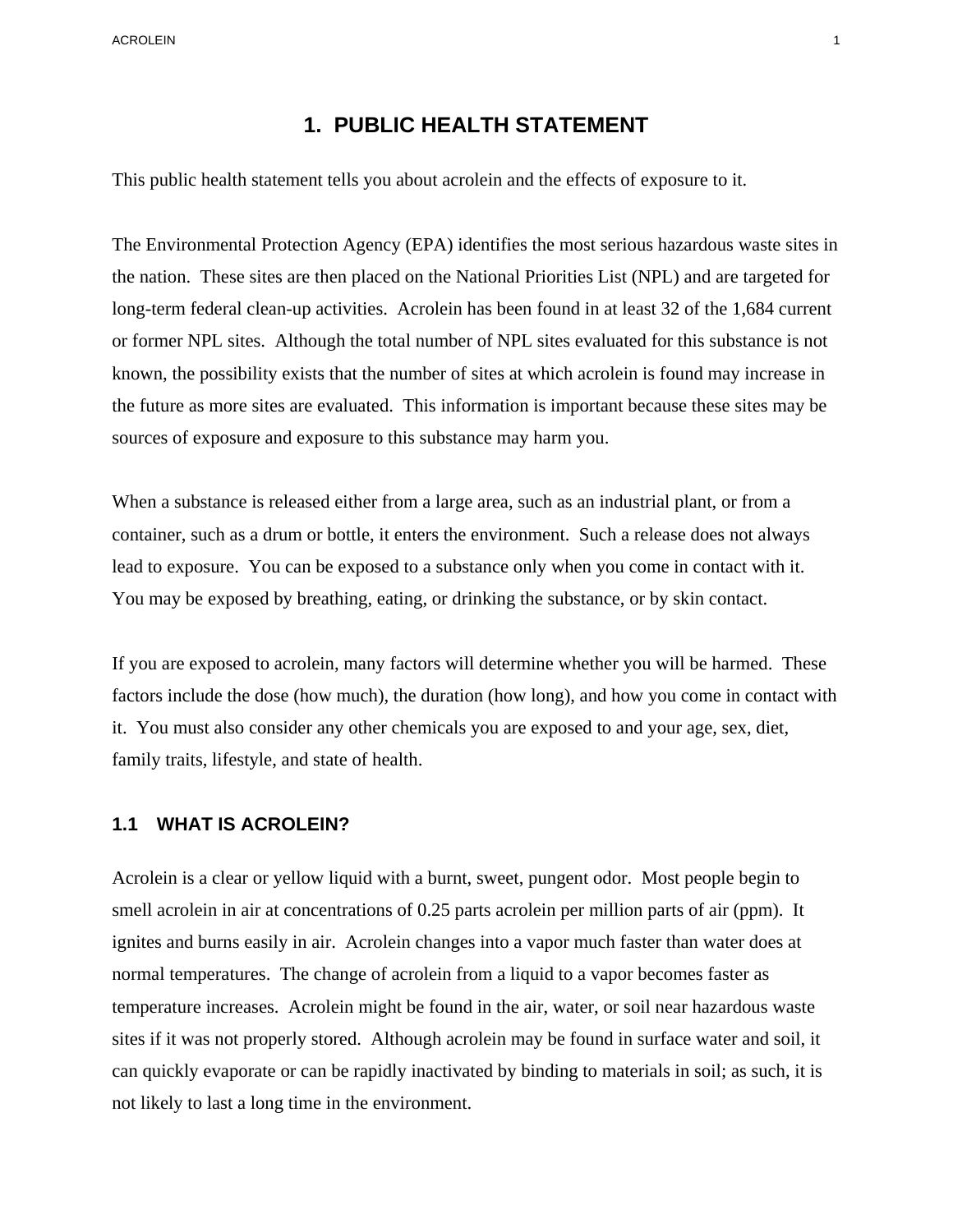Acrolein is primarily used to make other chemicals and may also be found in some livestock feed. Acrolein is itself a pesticide and is added to irrigation canals and the water supplies of some industrial plants to control underwater plant, algae, and slime growth. At much higher concentrations, it is used to make chemical weapons.

Small amounts of acrolein can be formed and can enter the air when organic matter such as trees and other plants (including tobacco) are burned and also when fuels such as gasoline and oil are burned. Acrolein is also formed in building fires at concentrations that can be deadly for occupants. Please refer to Chapters 4, 5, and 6 for more information.

#### **1.2 WHAT HAPPENS TO ACROLEIN WHEN IT ENTERS THE ENVIRONMENT?**

Acrolein can enter the environment as a result of burning wood, tobacco, vehicle fuels; overheating of cooking oils; and accidental release from chemical plants or release from a hazardous waste site. Acrolein that enters the air as a vapor changes into other chemicals within days. When acrolein is introduced into water, it dissolves easily. Some of the acrolein in water changes into a vapor and enters the air. The acrolein left in the water is changed into other chemicals, which are rapidly broken down, or it may be removed by binding to substances in water.

Acrolein that enters the soil can change into vapor and enter the air, be washed out with water, or may bind to soils in such a way as to make it non-toxic. Please refer to Chapter 6 for more information.

#### **1.3 HOW MIGHT I BE EXPOSED TO ACROLEIN?**

If you live near a hazardous waste site in which acrolein is not stored properly, you could be exposed to acrolein from breathing air or drinking water that contains acrolein. Because acrolein easily changes into a vapor, you are more likely to be exposed to it from breathing air than from drinking water. A child playing in this hazardous waste site could be exposed to acrolein by drinking surface water, eating soil, or having skin contact with soil that contains acrolein.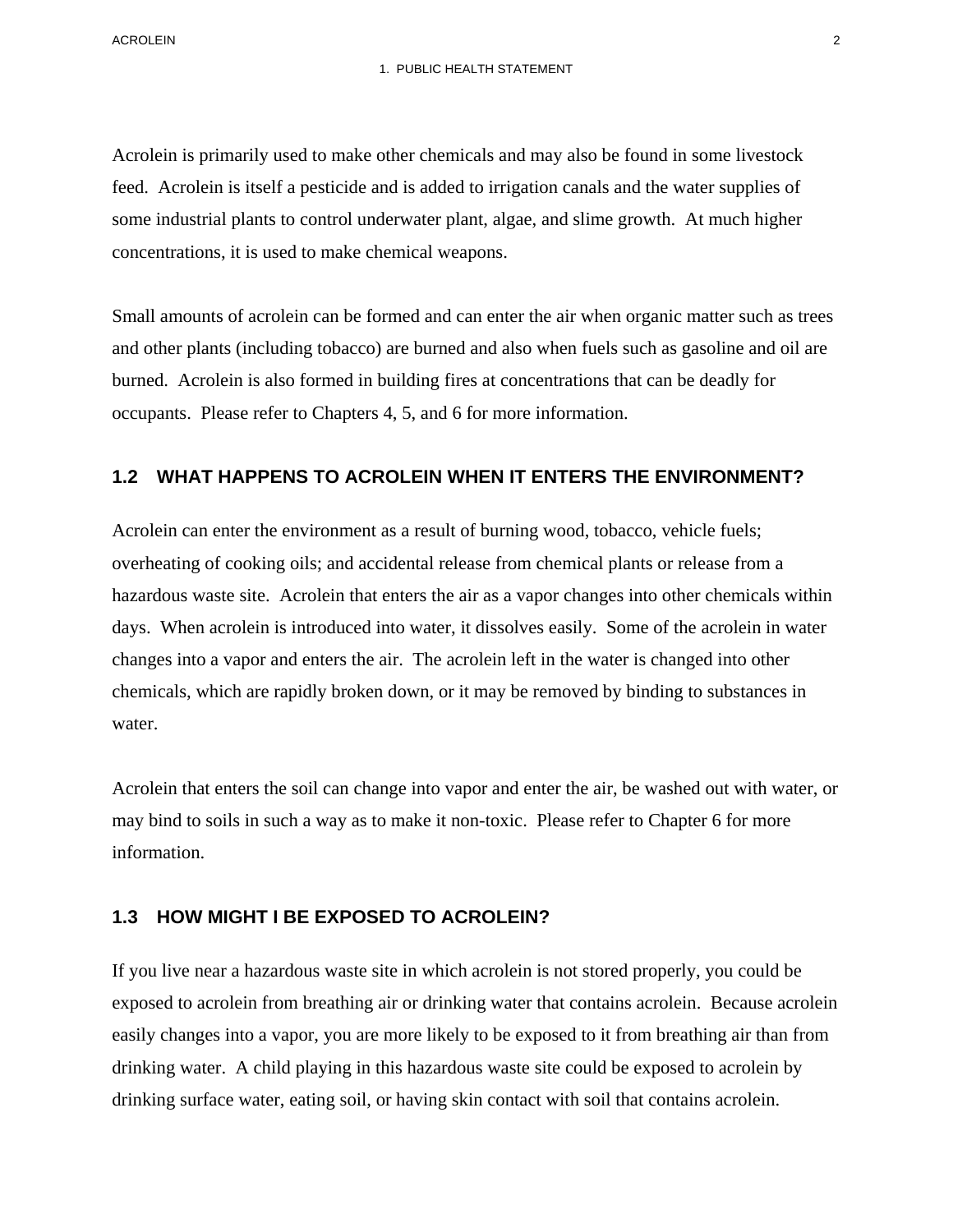However, unless a large amount of acrolein was released at the site, it is unlikely that children would be exposed to acrolein in soil given that the acrolein vaporizes from the surface of the soil or is changed by binding with soil.

Acrolein is formed by the breakdown of many pollutants found in outdoor air. Burning tobacco and other plants forms acrolein. You breathe in acrolein when you smoke tobacco or when you are near someone who is smoking (secondhand smoke). You also breathe in acrolein when you are near automobiles, because burning gasoline forms acrolein which enters the air. However, the amount of acrolein in automobile exhaust tends to be very low. Your own body can produce very small amounts of acrolein when certain fatty molecules or amino acids are broken down. If you live near an oil or coal power plant, you breathe in small amounts of acrolein. You could breathe in acrolein if you work in an industry that uses acrolein to make other chemicals.

Acrolein is formed when fats are overheated. Small amounts of acrolein may also be found in foods such as fried foods, cooking oils, and roasted coffee. Although we know acrolein is in certain foods, the amount that is in the foods that you eat is not known.

The levels of acrolein are usually low in outside air, averaging around 0.20 parts acrolein in one billion parts air (0.2 ppb) in urban air and 0.12 ppb in rural air. However, in several large cities acrolein has been measured at levels of 5.6 ppb. The levels of acrolein within the air of a typical home range between less than 0.02 and 12 ppb but can be higher if you smoke tobacco in your home.

Acrolein has not been found in drinking water, and it is not commonly found in surface waters such as lakes and streams. The background levels of acrolein in these waters or in soil are not known.

Please refer to Chapter 6 for more information on how you might be exposed to acrolein.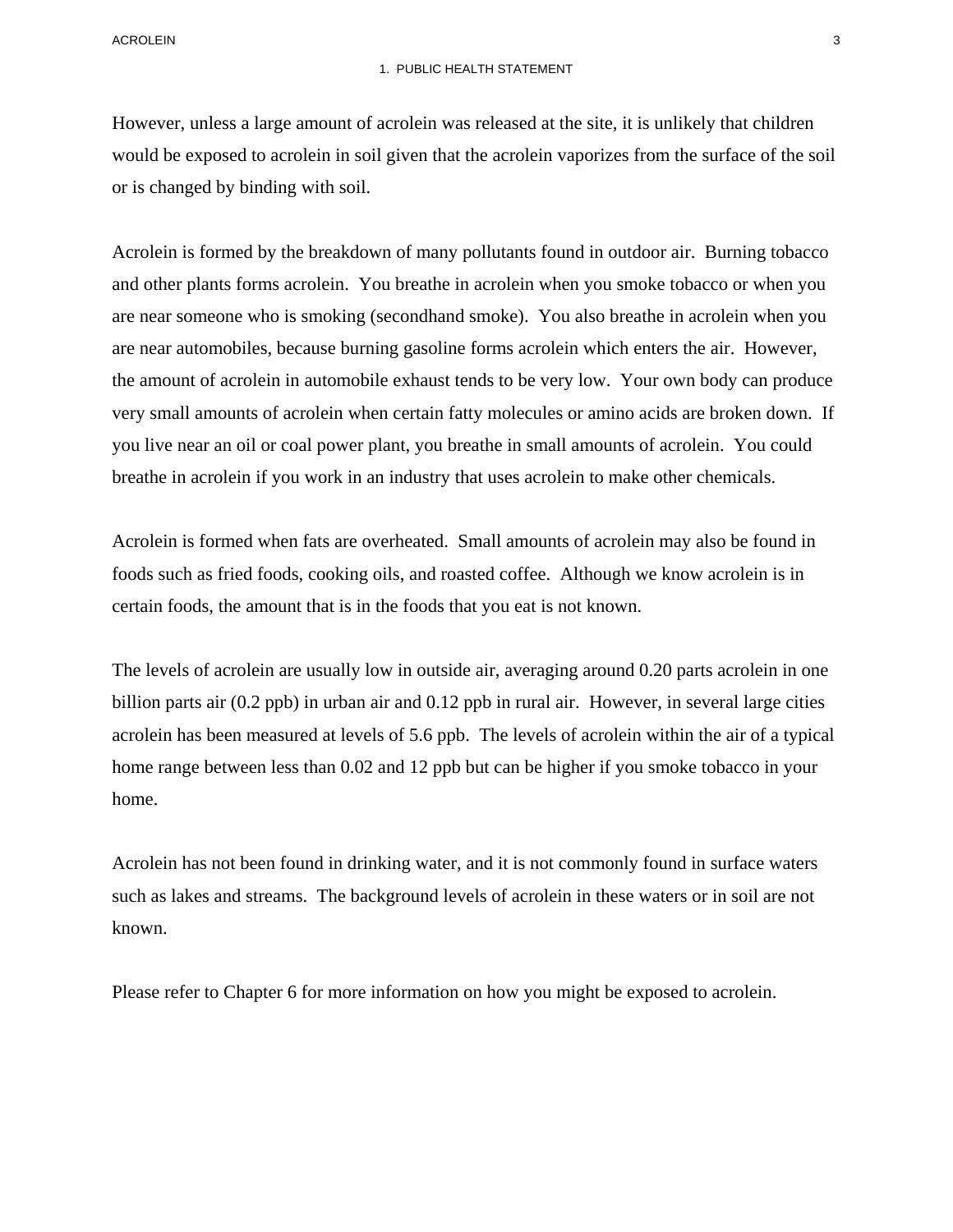ACROLEIN 4

### **1.4 HOW CAN ACROLEIN ENTER AND LEAVE MY BODY?**

If you breathed in acrolein, most of it would enter your body's tissues within seconds. If you swallowed acrolein or spilled it on your skin, some of it would rapidly enter your body's tissues, but we do not know how much. Once in your body tissues, acrolein changes into other chemicals called metabolites. This probably occurs within minutes or hours. Some of these metabolites leave your body in your urine. It is not known how long this takes. For further information on how acrolein can enter and leave your body, see Chapter 3.

#### **1.5 HOW CAN ACROLEIN AFFECT MY HEALTH?**

Scientists use many tests to protect the public from harmful effects of toxic chemicals and to find ways for treating persons who have been harmed.

One way to learn whether a chemical will harm people is to determine how the body absorbs, uses, and releases the chemical. For some chemicals, animal testing may be necessary. Animal testing may also help identify health effects such as cancer or birth defects. Without laboratory animals, scientists would lose a basic method for getting information needed to make wise decisions that protect public health. Scientists have the responsibility to treat research animals with care and compassion. Scientists must comply with strict animal care guidelines because laws today protect the welfare of research animals.

How a chemical affects your health depends on the amount and length of time of exposure. As you are exposed to more acrolein, and for a longer period of time, the effects that you experience are likely to become worse. If you breathed in low levels of acrolein for a short time, your eyes might water and your nose and throat might become sore. These effects disappear within minutes after the exposure stops. However, if you were exposed to higher levels, your lungs might be affected more severely and for a longer time. Breathing in very high levels of acrolein might affect your lungs so severely that you might die.

We do not know if eating food or drinking water containing acrolein affects your health. However, animals that swallowed acrolein had stomach irritation, vomiting, stomach ulcers, and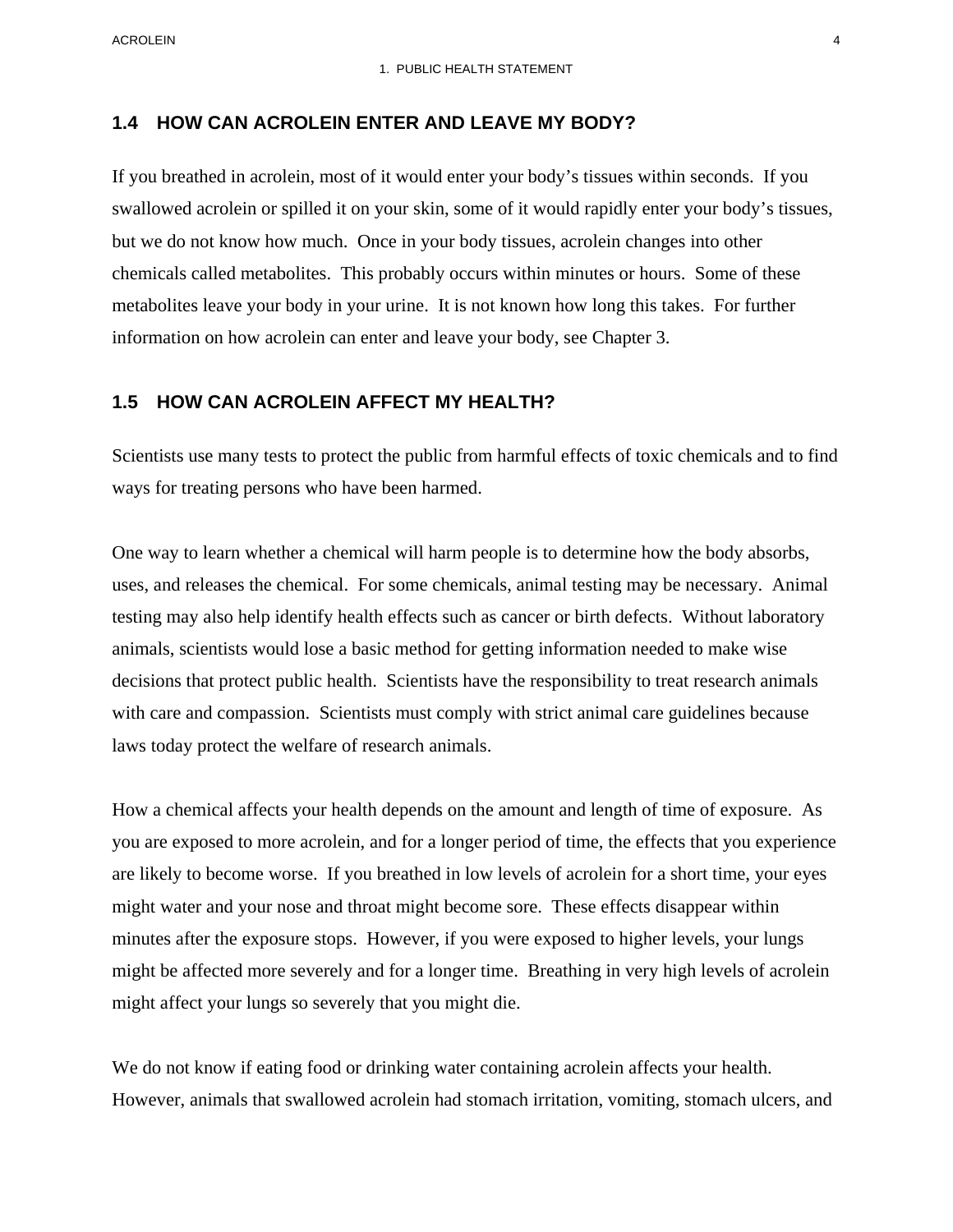bleeding. No one knows if breathing or eating acrolein or spilling it on your skin causes birth defects, affects your ability to have children, or causes cancer. The Department of Health and Human Services (DHHS) has not classified acrolein as to its carcinogenicity. The International Agency for Resarch on Cancer (IARC) has determined that acrolein is not classifiable as to carcinogenicity in humans. The EPA has stated that the potential carcinogenicity of acrolein cannot be determined based on an inadequate database. For further information on the health effects of acrolein in animals and humans, see Chapters 2 and 3.

#### **1.6 HOW CAN ACROLEIN AFFECT CHILDREN?**

This section discusses potential health effects in humans from exposures during the period from conception to maturity at 18 years of age.

Acrolein is very irritating to the eyes, nose, throat, lungs, stomach, and skin. In general, children are not likely to be affected by acrolein more than adults. However, children who are sensitive to irritants in the air (such as children with asthma) may be more sensitive to lung irritation from acrolein.

In animal studies, ingestion of very large amounts of acrolein during pregnancy caused reduced birth weights and skeletal deformities in newborns. However, the levels causing these effects were often fatal to the mother. These effects were not seen at levels that were also not toxic to the mother.

More information on the effect of acrolein in children can be found in Section 3.7.

#### **1.7 HOW CAN FAMILIES REDUCE THE RISK OF EXPOSURE TO ACROLEIN?**

If your doctor finds that you have been exposed to substantial amounts of acrolein, ask whether your children might also have been exposed. Your doctor might need to ask your state health department to investigate.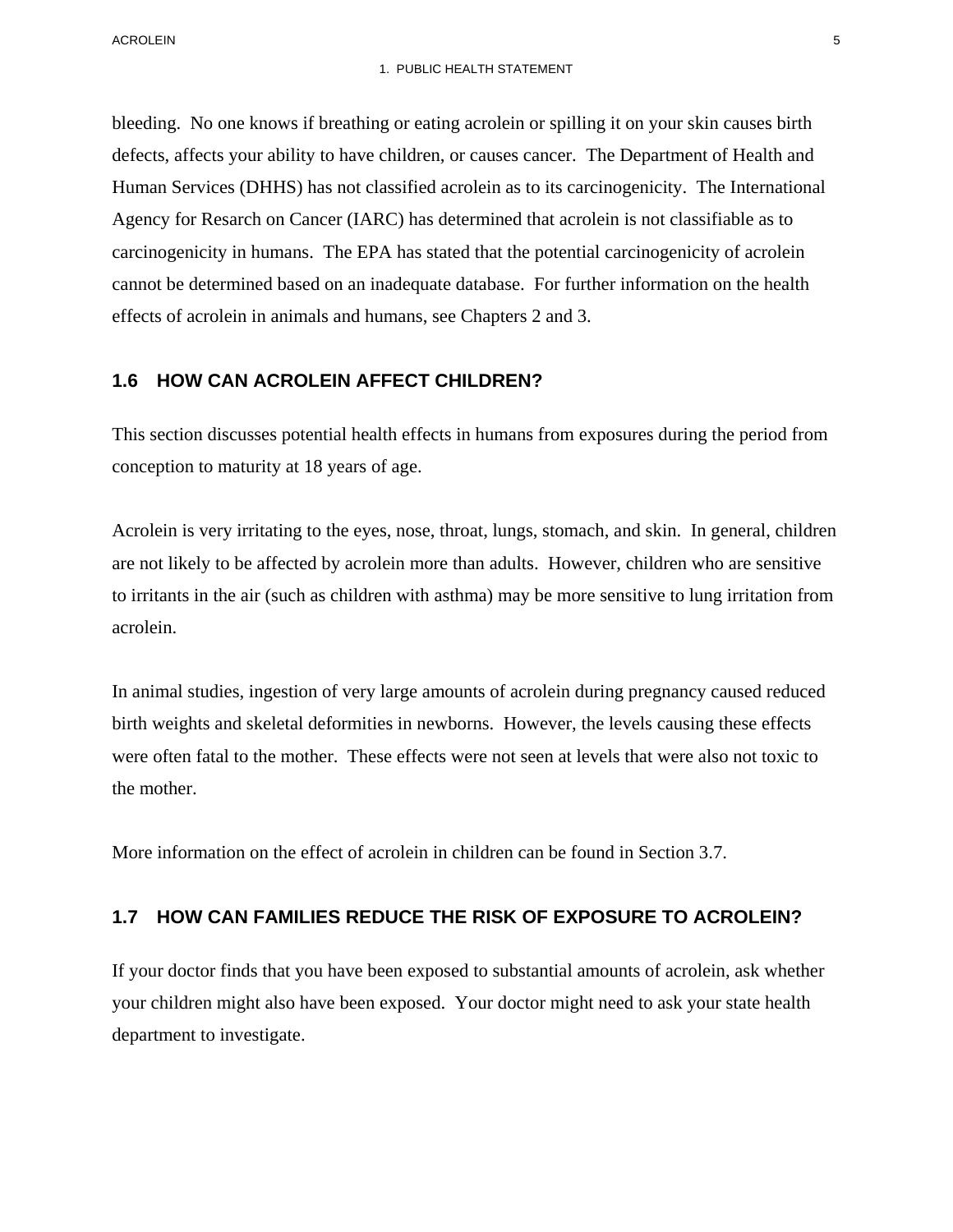Children are expected to be exposed to acrolein in the same ways that adults are exposed. Like adults, children may be exposed to unknown levels from inhaling second-hand tobacco smoke. Children's exposure from eating or touching contaminated soil is not likely to differ from that of adults, because acrolein evaporates quickly, does not move well in soil, and doesn't last long in the environment. You can reduce your family's exposure to acrolein by reducing their exposure to tobacco smoke, smoke from burning wood products or cooking oils and grease, and exhaust from diesel or gasoline vehicles.

## **1.8 IS THERE A MEDICAL TEST TO DETERMINE WHETHER I HAVE BEEN EXPOSED TO ACROLEIN?**

Tests have been developed that can measure acrolein or its breakdown products in blood or urine. These tests require specialized laboratory equipment and cannot be performed in a physician's office. These tests also cannot be used to determine whether or not you have been exposed to acrolein in the environment, because acrolein can be produced by the breakdown of other chemicals in the body. For more detailed information, see Chapters 3 and 7.

## **1.9 WHAT RECOMMENDATIONS HAS THE FEDERAL GOVERNMENT MADE TO PROTECT HUMAN HEALTH?**

The federal government develops regulations and recommendations to protect public health. Regulations *can* be enforced by law. The EPA, the Occupational Safety and Health Administration (OSHA), and the Food and Drug Administration (FDA) are some federal agencies that develop regulations for toxic substances. Recommendations provide valuable guidelines to protect public health, but *cannot* be enforced by law. The Agency for Toxic Substances and Disease Registry (ATSDR) and the National Institute for Occupational Safety and Health (NIOSH) are two federal organizations that develop recommendations for toxic substances.

Regulations and recommendations can be expressed as "not-to-exceed" levels, that is, levels of a toxic substance in air, water, soil, or food that do not exceed a critical value that is usually based on levels that affect animals; they are then adjusted to levels that will help protect humans.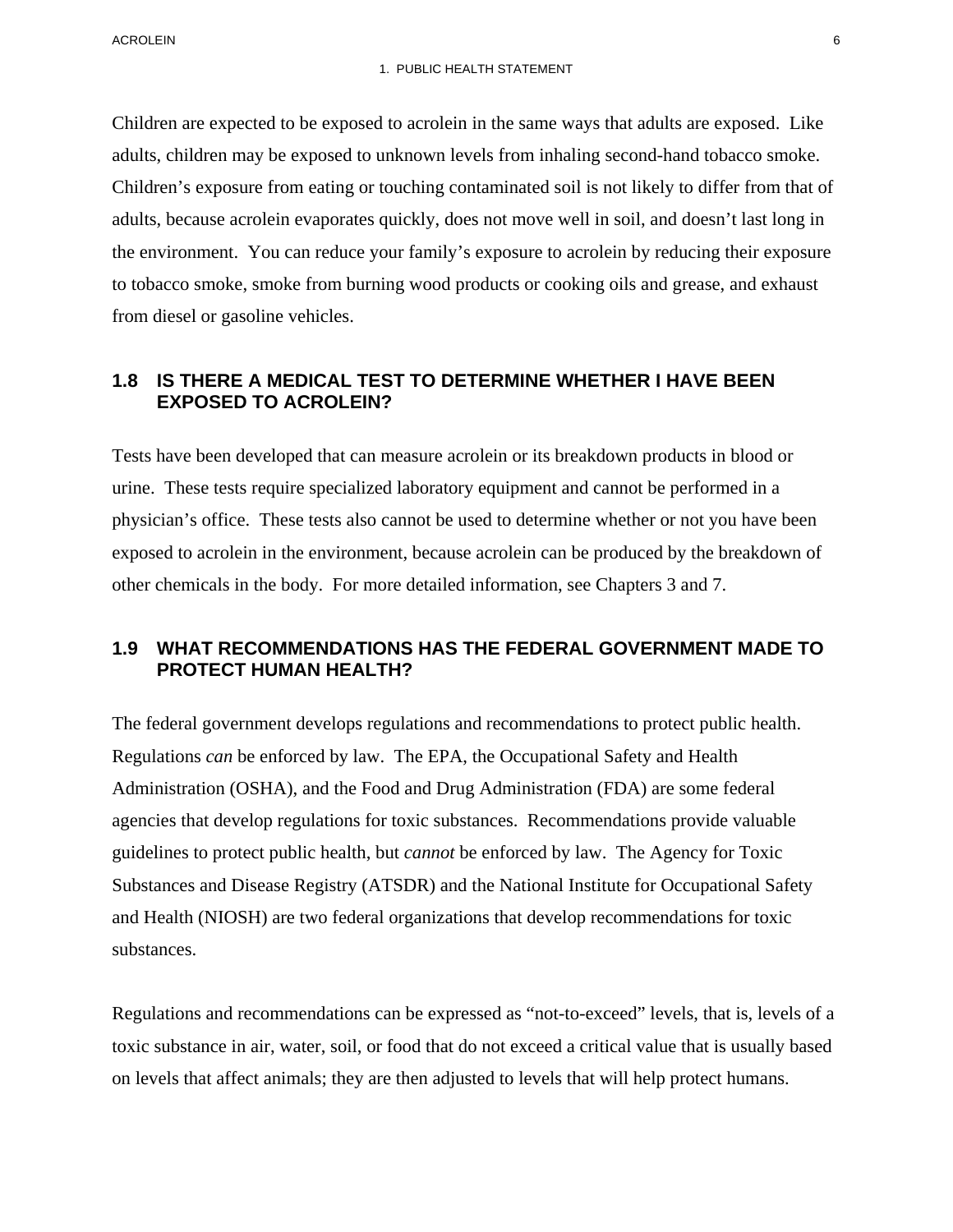Sometimes these not-to-exceed levels differ among federal organizations because they used different exposure times (an 8-hour workday or a 24-hour day), different animal studies, or other factors.

Recommendations and regulations are also updated periodically as more information becomes available. For the most current information, check with the federal agency or organization that provides it. Some regulations and recommendations for acrolein include the following:

The EPA:

- has restricted the use of all pesticides containing acrolein and has also identified acrolein as a toxic waste;
- requires that companies that make, transport, treat, store, or dispose of acrolein comply with the regulations of a federal hazardous waste management program;
- has also proposed standards that limit the amount of acrolein put into publicly owned waste water treatment plants; and
- requires that releases or spills of one pound or more be reported to the National Response Center.

The FDA has determined that levels of acrolein used to prepare modified food starch must not be more than 0.6%.

OSHA has set a limit of 0.1 ppm acrolein in workroom air to protect workers during an 8-hour shift over a 40-hour workweek. NIOSH recommends that the concentration in workroom air be limited to 0.1 ppm averaged over a 10-hour shift.

## **1.10 WHERE CAN I GET MORE INFORMATION?**

If you have any more questions or concerns, please contact your community or state health or environmental quality department, or contact ATSDR at the address and phone number below.